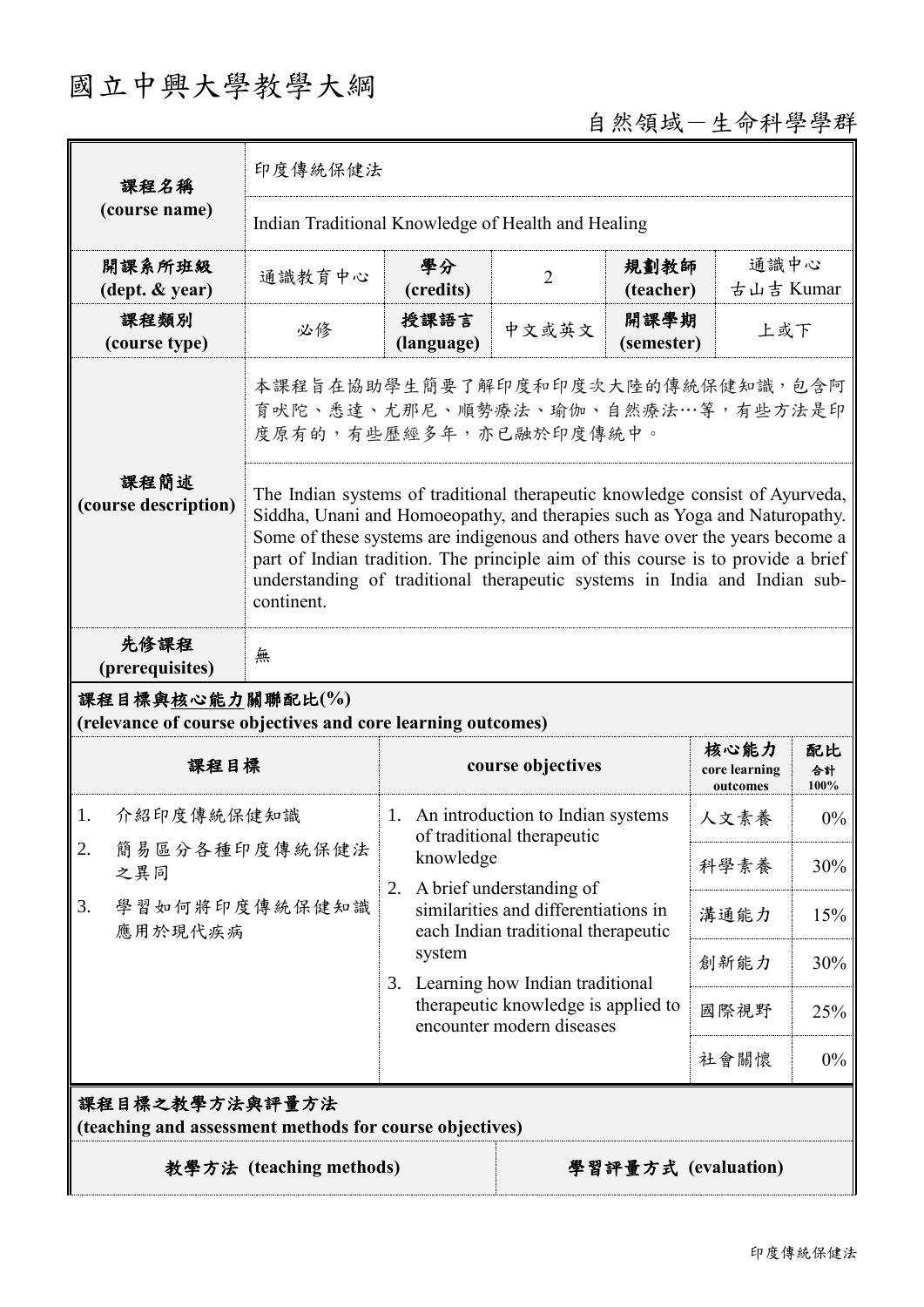講授 lecture 討論 discussion 專題探討與案作 group project (A comparative study of ISTM and other systems of traditional medicine) 出席狀況 attendance/ participation 15% 作業 homework 30% 口頭報告 oral presentation 20% 書面報告 reports 35%

#### 授課內容(單元名稱與內容、習作 **/** 考試進度、備註) **(course content and homework / tests schedule)**

| <b>Week</b>    | Topic of the lecture                                                                                                 |  |  |  |
|----------------|----------------------------------------------------------------------------------------------------------------------|--|--|--|
| 1              | Introduction to Indian system of traditional medical practice                                                        |  |  |  |
| $\overline{2}$ | Principles, merits and demerits, dosage forms of Ayurveda                                                            |  |  |  |
| $\overline{3}$ | Preparation and standardization of Ayurveda medicines                                                                |  |  |  |
| $\overline{4}$ | Principles, merits and demerits, dosage forms of Siddha                                                              |  |  |  |
| 5              | Preparation and standardization of Siddha medicines                                                                  |  |  |  |
| 6              | An introduction to Yoga and yogic science                                                                            |  |  |  |
| 7              | Principles, merits and demerits, dosage forms of Unani                                                               |  |  |  |
| 8              | Preparation and standardization of Unani medicines                                                                   |  |  |  |
| 9              | Mid-Term exam                                                                                                        |  |  |  |
| 10             | Principles, merits and demerits, dosage forms of Homeopathy                                                          |  |  |  |
| 11             | Preparation and standardization of homeopathy medicines                                                              |  |  |  |
| 12             | Problems in Standardization of homeopathy medicines                                                                  |  |  |  |
| 13             | An introduction to naturopathy                                                                                       |  |  |  |
| 14             | Medicinal sources: Herbal sources, Mineral sources, Animal sources, their collection,<br>purification and processing |  |  |  |
| 15             | Rules and Regulations to Safeguard the Complimentary Medicines                                                       |  |  |  |
| 16             | Toxicity studies of different formulations used in different Complimentary medicines                                 |  |  |  |
| 17             | Introduction to indigenous medicine                                                                                  |  |  |  |
| 18             | Final report submission and oral presentation                                                                        |  |  |  |

#### 教科書與參考書目(書名、作者、書局、代理商、說明) **(textbook & other references)**

- 1. Susan WB (2018) Ayurveda beginner's guide: Essential Ayurvedic principles and practices to balance and heal naturally. Athea Press, Singapore.
- 2. Paul JT (2000) Siddha medicine handbook of traditional remedies. Thottam Publisher, Chennai, India.
- 3. Jamil A (1998) Unani: The science of Graeco Arabic medicine. Lsutre Press, Kanpur, India.
- 4. Christine A (2014) Homeopathic medicine: The complete guide to homeopathic medicine and treatment of common disorders. The fruitful mind, Word press.